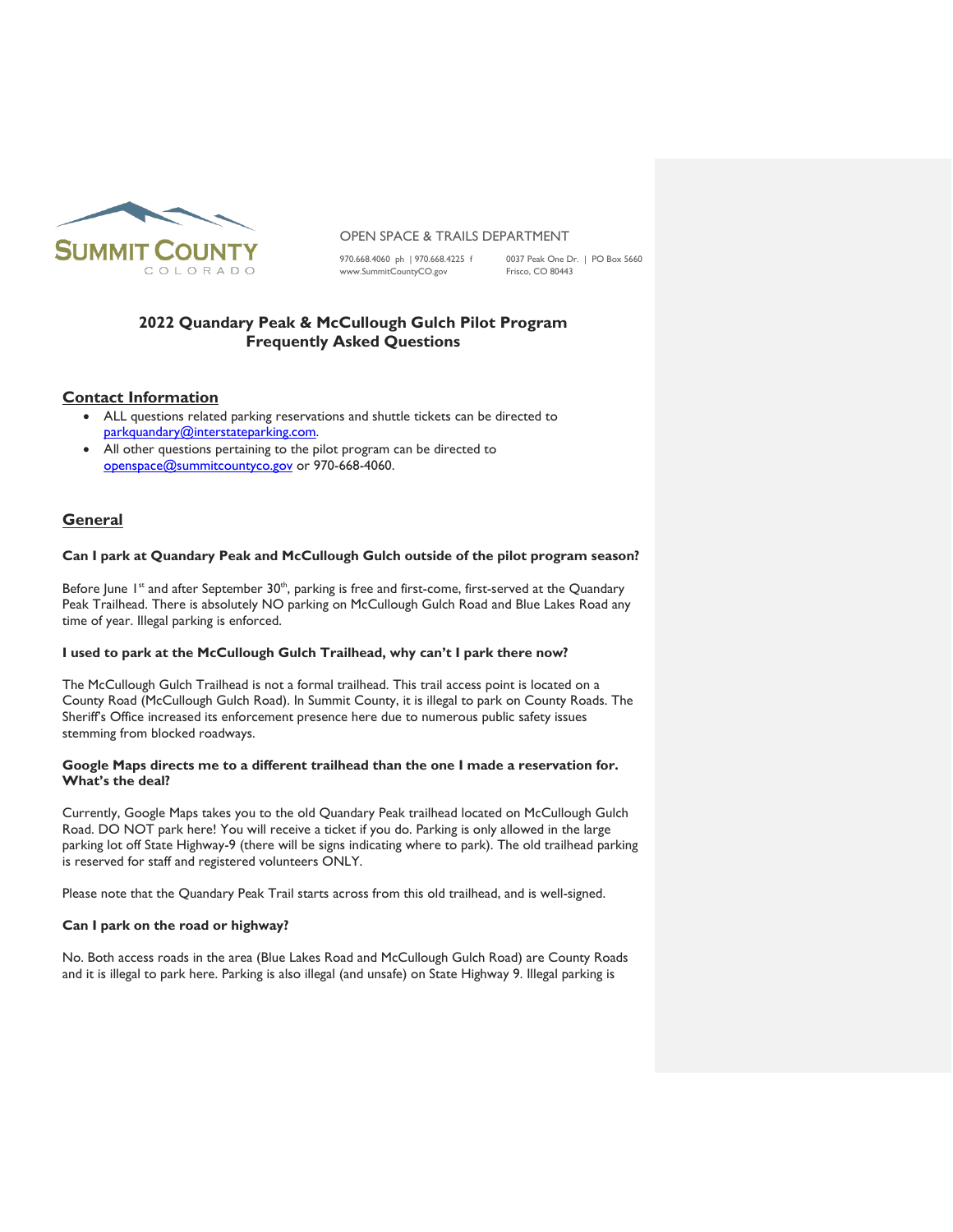#### enforced.

# **Where can I park if I want to do a night hike or start my hike before 5am? Can I still park at the Quandary Peak Trailhead?**

While we don't encourage hiking at night due to risk of injury and getting lost, there are some people who enjoy activities like nighttime photography and sunset/sunrise hikes.

For sunset hikes, you may park at the Quandary Peak Trailhead for free between 3pm and 12am. We encourage you to bring a headlamp and check weather forecasts before doing a sunset hike. Please note: no overnight parking is allowed between 12am and 4am, so you must leave the trailhead after your hike.

For sunrise hikes, you must make a parking reservation for the Quandary Peak Trailhead. While parking reservations begin at 5am, you are able to start your hike earlier WITH a reservation for the day of your hike.

For other nighttime activities between 12am and 5am, we encourage you to make a parking reservation for the day of your hike (if you anticipate finishing your hike after 5am). Please call or email the Summit County Open Space & Trails Department at 970-668-4060 / [openspace@summitcountyco.gov](mailto:openspace@summitcountyco.gov)</u> for more options on nighttime parking.

As a reminder, there is absolutely no parking on County Roads, including Blue Lakes Road and McCullough Gulch Road.

## **I'm hunting in the area. Where can I park?**

Please call or email the Summit County Open Space & Trails Department at 970-668-4060 / [openspace@summitcountyco.gov](mailto:openspace@summitcountyco.gov)</u> for more information on prolonged parking for hunting trips.

#### **How can I find trail conditions?**

Third-party websites, such as 14ers.com and All Trails, may have trip reports posted and are a great resource to check trail conditions prior to your hike. We highly recommend you use these resources to plan your route and see if there are any trail alerts. In addition, we strongly encourage you to check the weather before you start your hike using apps such as Open Summit, the Weather Channel, or even the weather app on your phone. Keep in mind that your phone probably won't forecast conditions at the summit. The weather changes quickly and thunderstorms beginning around noon are extremely common, even if your phone doesn't show that.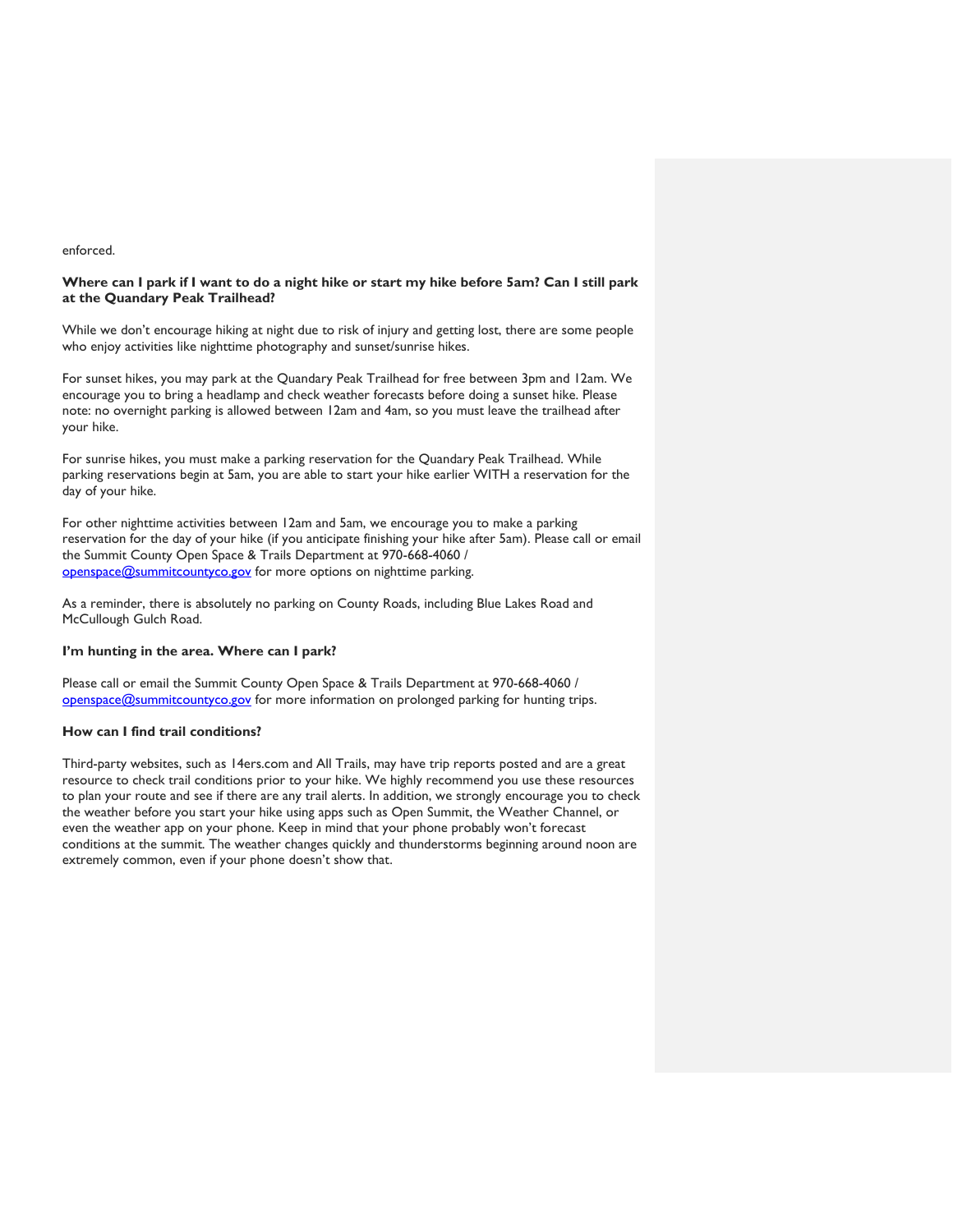# **Parking**

#### **How do I make a parking reservation?**

You must make a parking reservation at parkquandary.com.

#### **How far in advance can I make a parking reservation?**

Visitors can make a parking reservation two weeks ahead of their intended hike date (starting at midnight two weeks before the hike date). Reservations can be made starting May 18, 2022.

## **Can I cancel my parking reservation?**

Yes, you may cancel your parking reservation at parkquandary.com up to 24 hours in advance. We encourage you to cancel your reservation if you are unable to make it, so someone else may make a reservation. You will receive a 100% refund if you cancel 24 hours prior to your reservation.

#### **What if I do not know my license plate number, or I am driving a rental car?**

Please make your reservation under "RENTALCAR". You can log back into your account after making a reservation and update the license plate number under the "VEHICLES" tab. Parking attendants will use your license plate number to check your reservation, so it is important to update your plate number after you have picked up your rental car. If you cannot update your license plate number before your hike, please leave your printed receipt face up on your dash.

#### **Do I need to display my parking receipt?**

You do not need to display your parking receipt. Park Quandary's technology works with license plate recognition. Correctly entered license plates will be recognized. Please see the answer to the previous question if you do not know your license number.

### **Do I get a specific reserved parking space?**

No. If you have a reservation, you may park in any designated space at the Quandary Peak Trailhead on a first-come, first-served basis.

#### **What happens if I arrive at my reserved space early?**

If you arrive early, we suggest visiting the surrounding area such as Hoosier Pass, just south of the Quandary Peak Trailhead on State Highway-9. However, you may also begin your hike earlier than your reservation begins IF you have a reservation for that day.

#### **What happens if I overstay my reservation?**

Cars parked past their reservation are subject to a \$100 fine. This mainly applies to 3.5-hour reservations booked well before 3pm, when parking becomes free and first-come, first-served. **Commented [CZ1]:** Interstate: please confirm.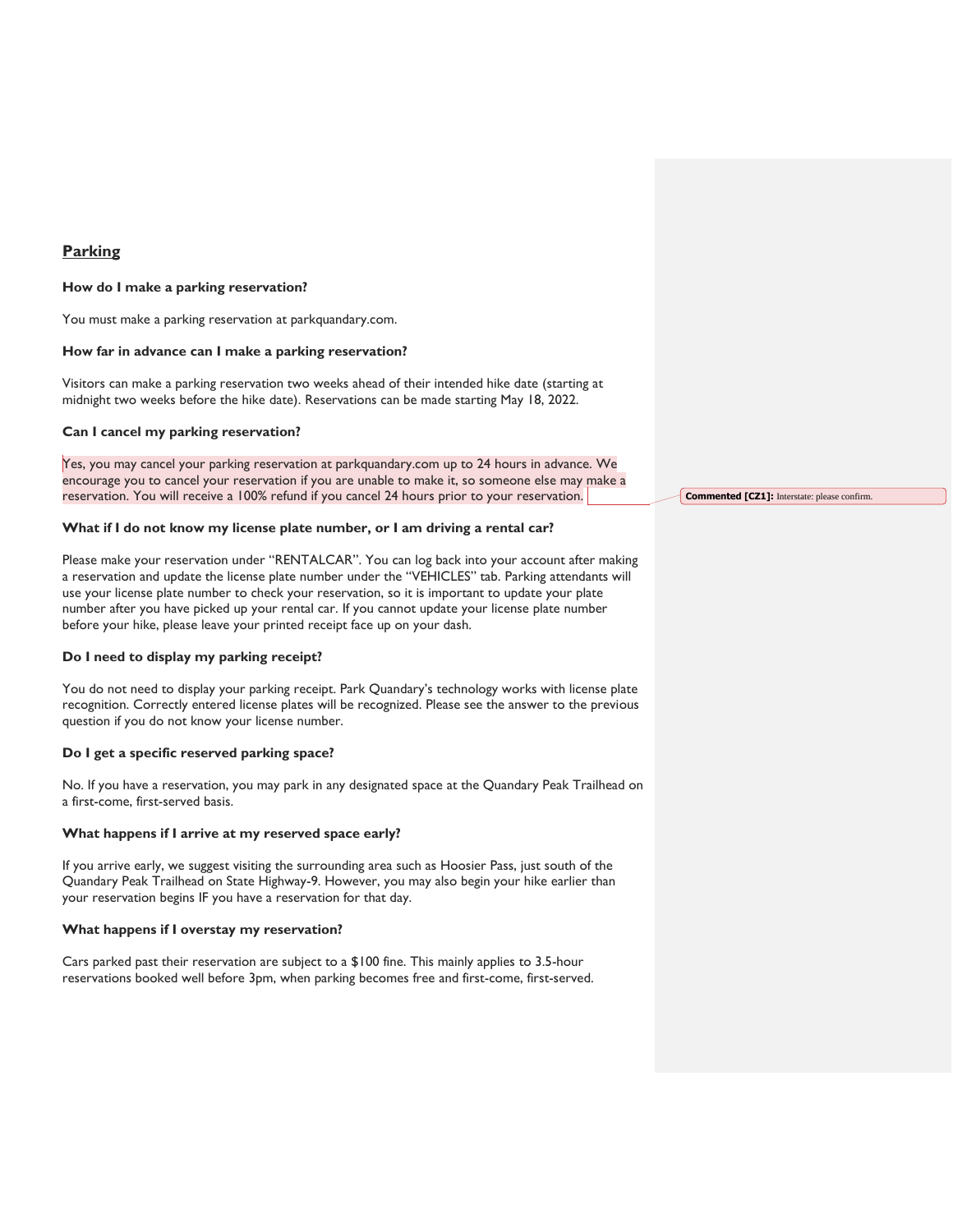Parking tickets for cars parked *in the Quandary Peak Trailhead parking lot* may be appealed at parkquandary.com.

For visitors hiking Quandary Peak, we strongly recommend making a full-day parking reservation to allow enough time to hike the trail and enjoy the summit without rushing, as it typically takes an average of 5-6 hours to complete.

# **I'm handicapped. Where should I park?**

At this time, there are no ADA-designated parking spaces at the Quandary Peak Trailhead.

# **I'm a Summit County resident. How do I get a discount to park?**

Please upload proof of residency at parkquandary.com a minimum of 48 hours in advance of your reservation. If you plan to hike Quandary Peak or McCullough Gulch this summer, we highly recommend uploading your documents as early as possible to be ready to go when you want to make a reservation.

# **Shuttle**

# **When does the shuttle run?**

In 2022, the shuttle runs from June  $15<sup>th</sup>$  to September  $18<sup>th</sup>$ . If you'd like to visit the area before or after the shuttle service runs, you must either make a parking reservation for the Quandary Peak Trailhead (June  $1^{st}$  – September 30<sup>th</sup>, 2022) or park at the trailhead for free after September 30<sup>th</sup>. **How do I reserve a space on the shuttle?**

You may reserve a space on the shuttle at parkquandary.com. Reservations can be made for a specific day, but not a specific time. You may board the shuttle at any time on the day of which you have a reservation.

### **How do I confirm my reservation with the shuttle driver?**

Please download your reservation confirmation to your phone or print out your reservation and bring it with you on your hike. Please keep in mind there is NO cellular service at the Quandary Peak Trailhead.

### **Can I bring my dog on the shuttle?**

Yes. Dogs do not need a ticket to ride the shuttle, but shuttles do fill up on a first-come, first-served basis on the day of which you have purchased a ticket for yourself. Therefore, we recommend taking a shuttle earlier in the day to ensure you and your dog have space on the shuttle. We strongly suggest making a parking reservation if you plan to hike with your dog.